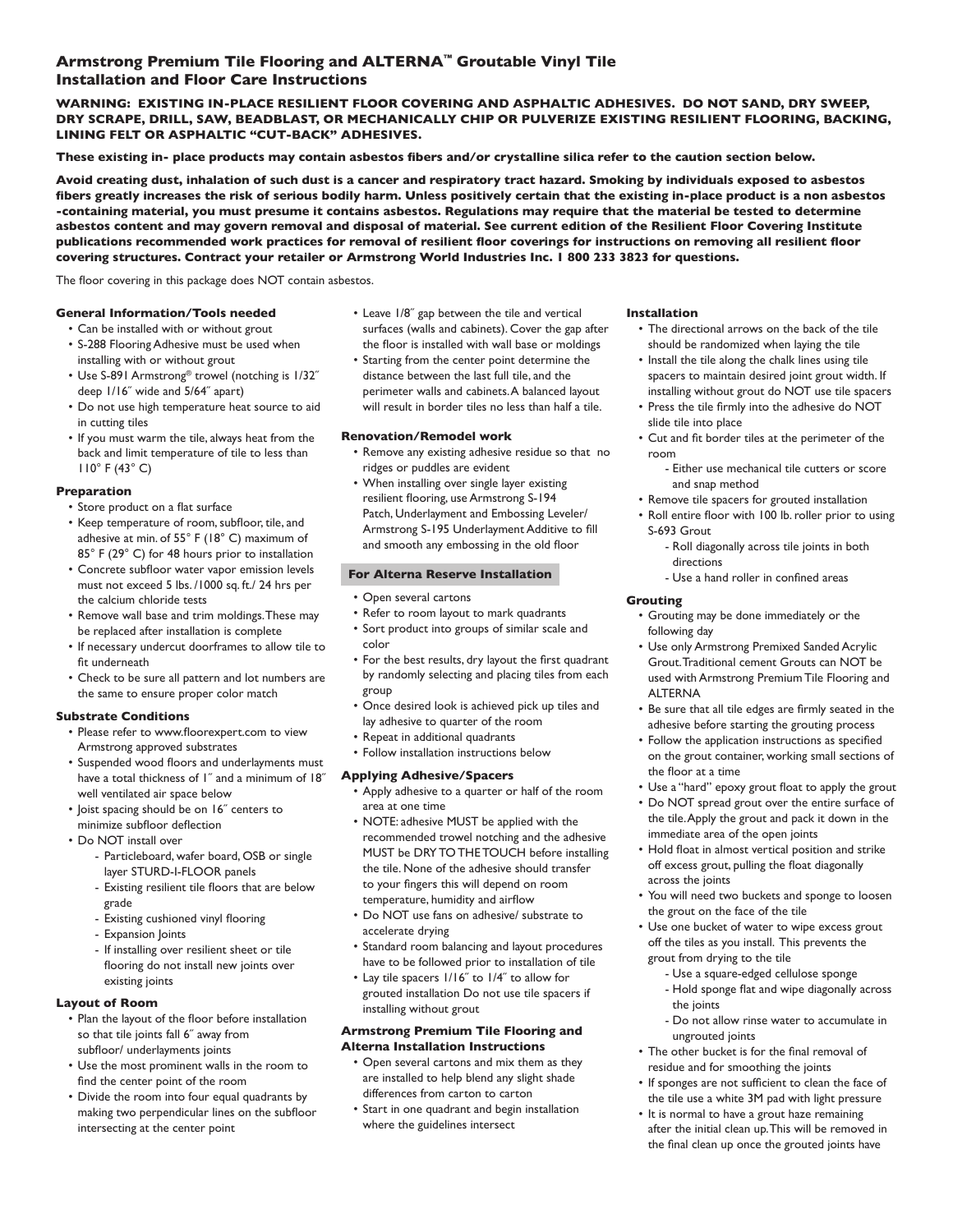completely dried

- Traffic should be kept off the installation until the grout has completely dried
	- Minimum of 24 hrs
	- Joints that are wider then 1/16˝ to 1/8˝ may take longer to dry
- Replace wall base and trim moldings

### **Clean-Up Once Grout Dries**

- Use one bucket of properly diluted Armstrong Once 'n Done® Resilient & Ceramic Floor Cleaner
	- For small areas use Once 'n Done spray bottle
- Use 3M pad to remove grout haze that remains
- Have a second bucket of clear clean water for the final rinse and clean up
- Buff dry with a soft cloth

### **Warning**

• Do not wash or scrub the new flooring for at

least 5 days after installation

- Do NOT use solvents or grout haze removers
- Do NOT use Armstrong New Beginning® Floor Stripper or other floor strippers to clean the grout or maintain Alterna
- Only use Armstrong Premixed Sanded Acrylic Grout
- Tile maybe walked on immediately however, NO heavy rolling traffic for an additional 72 hrs after installation
- Use pieces of hardboard or underlayment panels to protect the floor when moving heavy furniture and appliances back into the room
- Do NOT use mats with latex or rubber backing as they can cause permanent discoloration of your floor
- Do NOT use vacuums that use a beater bar or turn beater bar off
- Do NOT use electric brooms with hard plastic

bottoms with no padding

- Do NOT use abrasive scrubbing tools • Do not use detergents abrasive, cleaners or
- "mop and shine" products **Helpful Maintenance/Care Tips**
	- Use floor protectors such as Armstrong Floor Protectors, under furniture
	- Wipe up spills immediately
	- Wash your floor regularly with Armstrong Once 'n Done Resilient & Ceramic Floor Cleaner

### **Caution**

- Vinyl Flooring, like other types of smooth floors, may become slippery when wet
- Allow time for floor to dry after washing
- Immediately wipe up wet areas from spills, foreign substances or wet feet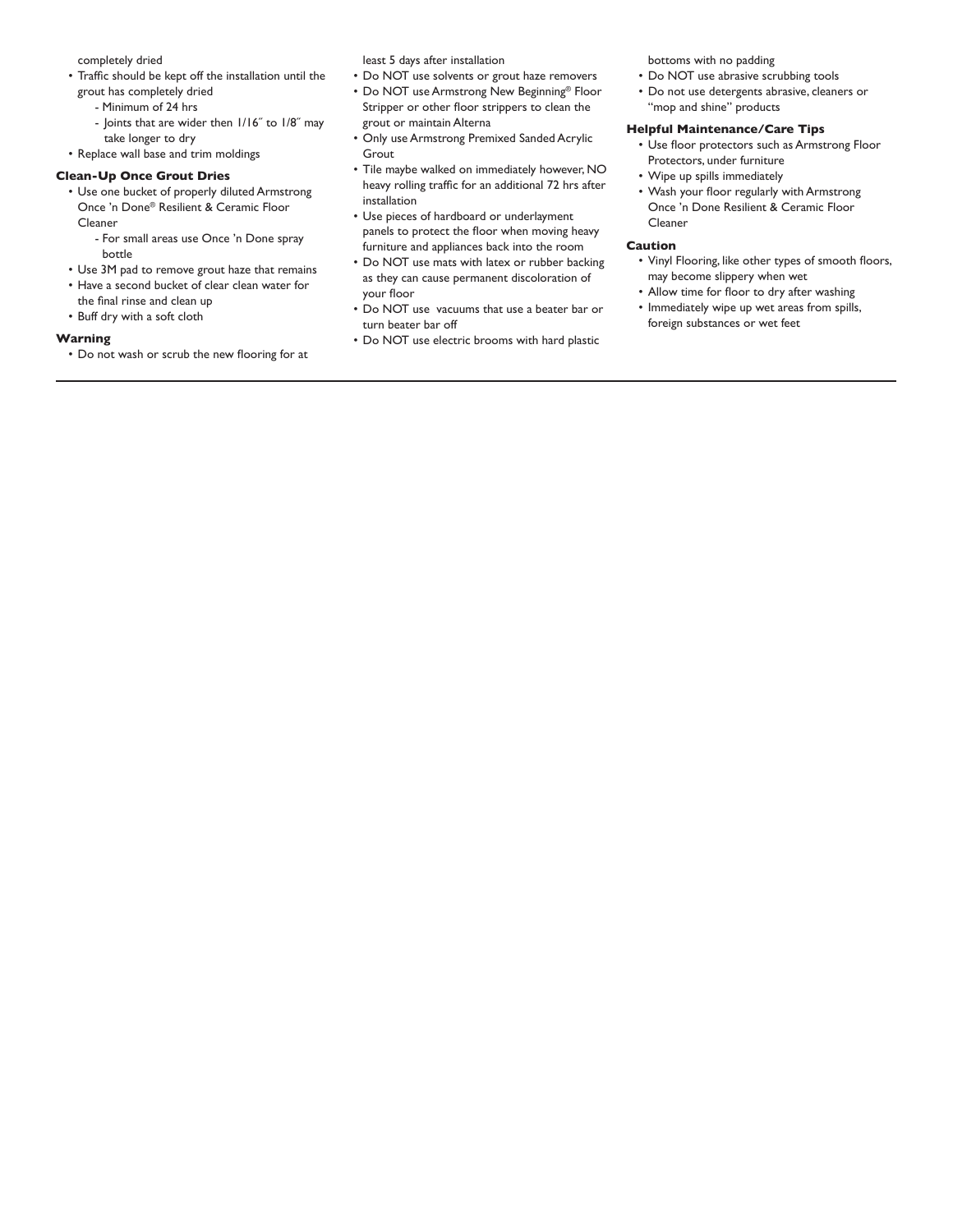# **Instructions de pose avec ou sans coulis et d'entretien des carreaux de couvre-plancher de première qualité Armstrong et carreaux de vinyle ALTERNA™**

**MISE EN GARDE : REVÊTEMENTS DE SOL SOUPLES DÉJÀ EN PLACE ET ADHÉSIFS À BASE D'ASPHALTE. VOUS NE DEVEZ PAS PONCER, BALAYER À SEC, GRATTER À SEC, PERCER, SCIER, DÉCAPER NI DÉCHIQUETER OU PULVÉRISER MÉCANIQUEMENT LES REVÊTEMENTS DE SOL SOUPLES DÉJÀ EN PLACE, LES DOSSIERS DE TAPIS, LES THIBAUDES, LE BITUME ASPHALTIQUE « FLUIDIFIÉ » OU AUTRES ADHÉSIFS.**

**Ces produits déjà en place peuvent contenir des fibres d'amiante et/ou de la silice cristalline; reportez-vous à la section de mise en garde ci-après.**

**Évitez de créer de la poussière; l'inhalation d'une telle poussière présente un risque de cancer ou de lésion des voies respiratoires. L'usage du tabac combiné à une exposition aux fibres d'amiante augmente considérablement le risque de maladie grave. À moins d'être certain que le produit ne contient pas d'amiante, vous devez présumer qu'il en contient. La législation pourrait exiger de soumettre les matériaux à des essais pour en déterminer la teneur en amiante et prescrire des méthodes pour enlever et éliminer ces produits. Reportez-vous aux pratiques de travail recommandées dans les publications du Résilient Covering Institute pour la dépose de revêtements de sol souples afin de consulter les instructions relatives au retrait de toutes les structures recouvrant les revêtements de sol souples. Pour toutes questions, communiquez avec votre détaillant ou avec Armstrong World Industries Inc. en composant le 1 800 233 3823.**

Le revêtement de sol contenu dans cet emballage ne contient PAS d'amiante.

### **Information d'ordre général/Outils requis**

- Peut être posé avec ou sans coulis
- L'adhésif pour revêtement de sol S-288 doit être utilisé pour la pose avec ou sans coulis
- Utilisez une truelle S-891 Armstrong® (dents de 0,8 mm (1/32 po) de profondeur, 1,6 mm (1/16 po) de largeur et espacées de (2 mm) 5/64 po)
- N'utilisez pas de source de chaleur à haute température pour couper plus facilement les carreaux
- Si vous devez chauffer le carreau, appliquez toujours la chaleur au dos de celui-ci et limitez la température du carreau à moins de 43 °C  $(110 °F)$

## **Préparation**

- Entreposez le produit sur une surface plate
- Maintenez la pièce, le plancher brut, les carreaux et l'adhésif à une température de 18 °C (55 °F) minimum et de 29 °C (85 °F) maximum 48 heures avant la pose
- Les résultats des tests au chlorure de sodium des niveaux d'émission de vapeur d'eau du plancher brut ne doivent pas dépasser 5 lb/1000 pi<sup>2</sup>/24 h
- Enlevez la plinthe murale et les moulures. Elles pourront être remplacées après la pose
- Au besoin, sciez les montants de portes pour que les carreaux puissent être posés en dessous
- Assurez-vous que tous les numéros de motif et de lot sont les mêmes pour harmoniser la couleur

#### **Conditions relatives au plancher brut**

- Veuillez vous reporter à www.floorexpert.com pour consulter les planchers bruts approuvés
- Les faux planchers en bois suspendus et les souscouches doivent être d'une épaisseur totale de 2,5 cm (1 po) et surplomber un espace d'air bien ventilé de 45,7 cm (18 po) minimum
- Les centres des solives devraient être espacés de 40,6 cm (16 po) pour minimiser le fléchissement du plancher brut
- N'effectuez PAS la pose sur les matériaux suivants :
	- Panneaux en particules, agglomérés, à copeaux orientés (OSB) ou monocouches STURD-I-FLOOR
	- Revêtements de sol en carreaux souples déjà existants et qui se trouvent au-dessous du niveau du sol
- Revêtements de sol existants en vinyle à endos coussiné
- Joints de dilatation
- Si vous effectuez la pose sur un revêtement de sol en feuilles ou en carreaux souples, ne placez pas les nouveaux joints sur les joints existants

### **Disposition dans la pièce**

- Planifiez la disposition du revêtement de sol avant la pose, de sorte que les joints tombent à 15,2 cm (6 po) des joints du plancher brut et de la sous-couche
- En prenant pour repère les murs les plus grands de la pièce, déterminez le point central de la pièce
- Divisez la pièce en quatre quadrants égaux en traçant deux lignes qui se croisent au point central sur le plancher brut
- Laissez un espace de 3,2 mm (1/8 po) entre le carreau et les surfaces verticales (telles que les murs ou les armoires). Vous recouvrirez cet espace au moyen de la plinthe et des moulures après avoir terminé la pose du revêtement de sol
- À partir du point central, déterminez la distance entre le dernier carreau complet et les murs et armoires qui se trouvent sur le pourtour. Un tracé équilibré aura pour résultat les carreaux de frontière non moins que 1/2 un carreau.

## **Travail de rénovation/rénovation**

- Enlevez tous les résidus de l'adhésif existant de façon à éliminer toutes les crêtes ou flaques
- Si vous effectuez la pose sur un revêtement de sol monocouche existant, utilisez sous-couche et agent égalisant S-194 Patch, Underlayment Embossing Leveler avec l'adjuvant de souscouche S-195 Underlayment Additive afin d'obtenir un ragréage lisse de l'ancien plancher

### **Pour la pose du produit Alterna Reserve**

- Ouvrez plusieurs cartons
- Reportez-vous à la disposition de la pièce pour marquer les quadrants
- Classez le produit en groupes selon l'échelle et la couleur
- Pour obtenir les meilleurs résultats, posez à sec le premier quadrant en choisissant et en plaçant des carreaux de chaque groupe au hasard
- Une fois que vous avez obtenu l'aspect souhaité, ramassez les carreaux et appliquez l'adhésif sur le quart de la pièce
- Répétez cette étape pour les autres quadrants • Suivez les instructions de pose ci-dessous

### **Application des adhésifs/espaceurs**

- Appliquez l'adhésif sur un quart ou sur la moitié de la pièce, en une seule fois
- REMARQUE : L'adhésif DOIT être appliqué en utilisant la denture de truelle recommandée et l'adhésif DOIT être SEC AU TOUCHER avant que vous ne posiez le carreau. L'adhésif ne doit pas coller à vos doigts; cela dépendra de la température, de l'humidité et de la circulation de l'air dans la pièce
- Ne dirigez PAS des ventilateurs sur l'adhésif ou sur le support pour accélérer le séchage
- Les procédures standard recommandées pour équilibrer la pièce et disposer le produit avant de poser le carreau doivent être suivies
- Disposez les espaceurs de carreaux de façon à espacer les joints de 1/16 à 1/4 po si vous utilisez du coulis. N'utilisez pas d'espaceurs pour une pose sans coulis

### **Instructions de pose du produit carreaux de couvre-plancher de première qualité Armstrong et Alterna**

- Ouvrez plusieurs cartons et mélangez leur contenu à mesure que vous effectuez la pose afin d'atténuer les légères différences de tonalités qui pourraient exister d'un carton à l'autre
- Commencez la pose dans un quadrant, là ou les lignes s'entrecroisent

#### **Pose**

- Les flèches indiquant la direction au dos du carreau devraient être placées au hasard lorsque vous disposez les carreaux
- Posez les carreaux le long des lignes tracées à la craie en utilisant des espaceurs pour maintenir la largeur des joints avec coulis voulue. Si vous effectuez la pose sans coulis, n'utilisez PAS les espaceurs
- Pressez fermement le carreau dans l'adhésif; ne le faites PAS glisser en place
- Coupez et adaptez les carreaux des bordures au pourtour de la pièce
	- Utilisez un coupe-carreaux mécanique ou la méthode « entailler-couper »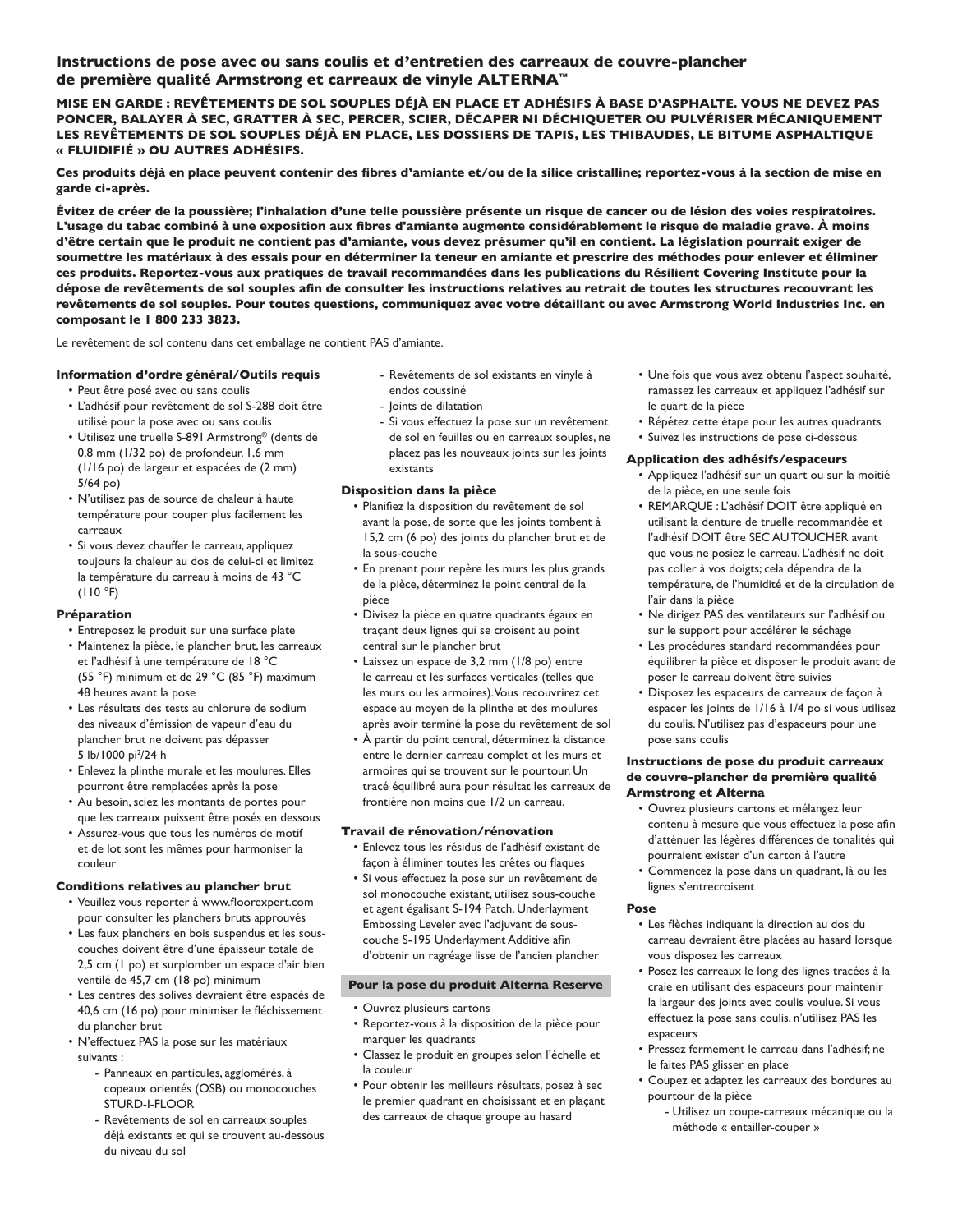- Retirez les espaceurs de carreaux si vous avez effectué la pose avec coulis
- Appliquez un rouleur de 100 lb sur la totalité du revêtement de sol avant d'utiliser le coulis S-693
	- Passez le rouleur en diagonale et dans les deux sens sur les joints des carreaux - Utilisez un rouleur à bras dans les espaces

# restreints **Remplissage des joints**

- Le remplissage des joints doit être effectué immédiatement après la pose ou le jour suivant
- Utilisez le coulis acrylique prémélangé avec du sable Armstrong. Les coulis traditionnels de ciment ne doivent PAS être utilisés avec carreaux de couvre-plancher de première qualité Armstrong et le produit ALTERNA
- Assurez-vous que tous les bords de carreaux reposent solidement dans l'adhésif avant de commencer le processus de remplissage des joints
- Suivez les instructions d'application figurant sur le contenant de coulis et procédez par petites sections
- Utilisez une taloche pour coulis à l'époxy « dure » pour appliquer le coulis
- N'étalez PAS le coulis sur toute la surface du carreau. Appliquez le coulis et remplissez-en la zone adjacente de joints ouverts
- Tenez la taloche presque à la verticale et arasez l'excès de coulis en tirant la taloche en diagonale sur les joints
- Vous aurez besoin de deux seaux et d'une éponge pour enlever l'excès de coulis sur la face du carreau
- Utilisez un seau d'eau pour essuyer l'excès de coulis sur les carreaux au fil de la pose. Vous éviterez ainsi que le coulis ne sèche sur les carreaux
	- Utilisez une éponge en cellulose à bords droits
	- Maintenez l'éponge à plat et passez-la en diagonale sur les joints
- Ne laissez pas l'eau de rinçage s'accumuler dans les joints qui n'ont pas encore été remplis de coulis
- Utilisez le second seau pour retirer les résidus restants et lisser les joints
- Si les éponges ne sont pas suffisantes pour nettoyer la surface des carreaux, utilisez un tampon 3M blanc sans trop appuyer
- Après le nettoyage initial, le coulis peut paraître trouble. Ce phénomène est normal. Cela disparaîtra au nettoyage final, une fois que les joints au coulis seront complètement secs
- Le passage devrait être évité sur la surface qui vient d'être posée jusqu'à ce que le coulis soit complètement sec
	- Minimum de 24 h
	- Les joints de plus de 1/16 à 1/8 po de largeur pourraient être plus longs à sécher
- Replacez la plinthe murale et les moulures

#### **Effectuez le nettoyage lorsque le coulis est sec**

- Utilisez un seau de produit nettoyant pour revêtements de sol souples et en céramique Armstrong Once 'n Done® correctement dilué
	- Pour toutes les surfaces plus petites, utilisez le flacon pulvérisateur Once 'n Done
- Utilisez le tampon 3M pour supprimer l'aspect trouble restant du coulis
- Nettoyez et rincez avec un deuxième seau d'eau propre
- Lustrez à sec avec un chiffon doux

### **Avertissement**

- Vous devez attendre au moins 5 jours après la pose avant de laver ou de récurer le revêtement de sol
- N'utilisez PAS de solvants ou de produits spéciaux pour enlever le coulis trouble
- N'utilisez PAS le décapant de revêtement de sol Armstrong New Beginning Floor® Stripper ou d'autres décapants pour nettoyer le coulis ou le produit Alterna
- Utilisez uniquement le coulis acrylique prémélangé avec du sable Armstrong
- Vous pouvez marcher sur les carreaux immédiatement, mais vous ne devez PAS faire rouler d'objets lourds pendant les 72 heures qui suivent la pose
- Utilisez des morceaux de planches de bois dur ou de panneaux de sous-couche pour protéger le revêtement de sol lorsque les meubles et les appareils ménagers lourds sont remis en place dans la pièce
- N'utilisez pas de tapis à endos en caoutchouc ou en latex car ils pourraient décolorer votre revêtement de sol de façon permanente
- Ne passez PAS un aspirateur qui utilise une brosse batteuse ou désactivez-la
- N'utilisez PAS de balayeuse électrique pourvue de base dure en plastique non molletonnée
- N'utilisez PAS d'outils de nettoyage abrasifs
- N'utilisez pas de détergents, de nettoyants abrasifs ou de produits « appliquer et lustrer »

### **Conseils utiles de maintenance/entretien**

- Utilisez des protecteurs de revêtements de sol du type Armstrong Floor Protectors sous les meubles
- Essuyez immédiatement les déversements
- Lavez votre sol régulièrement avec le produit nettoyant de revêtements de sol souples et en céramique Once 'n Done

### **Mise en garde**

- Les revêtements de sol en vinyle, comme tous les autres types de revêtements de sol souples, peuvent devenir glissants lorsqu'ils sont mouillés
- Laissez sécher le revêtement de sol après l'avoir lavé
- Essuyez immédiatement les endroits qui ont été mouillés par des déversements, des substances étrangères ou par des pieds mouillés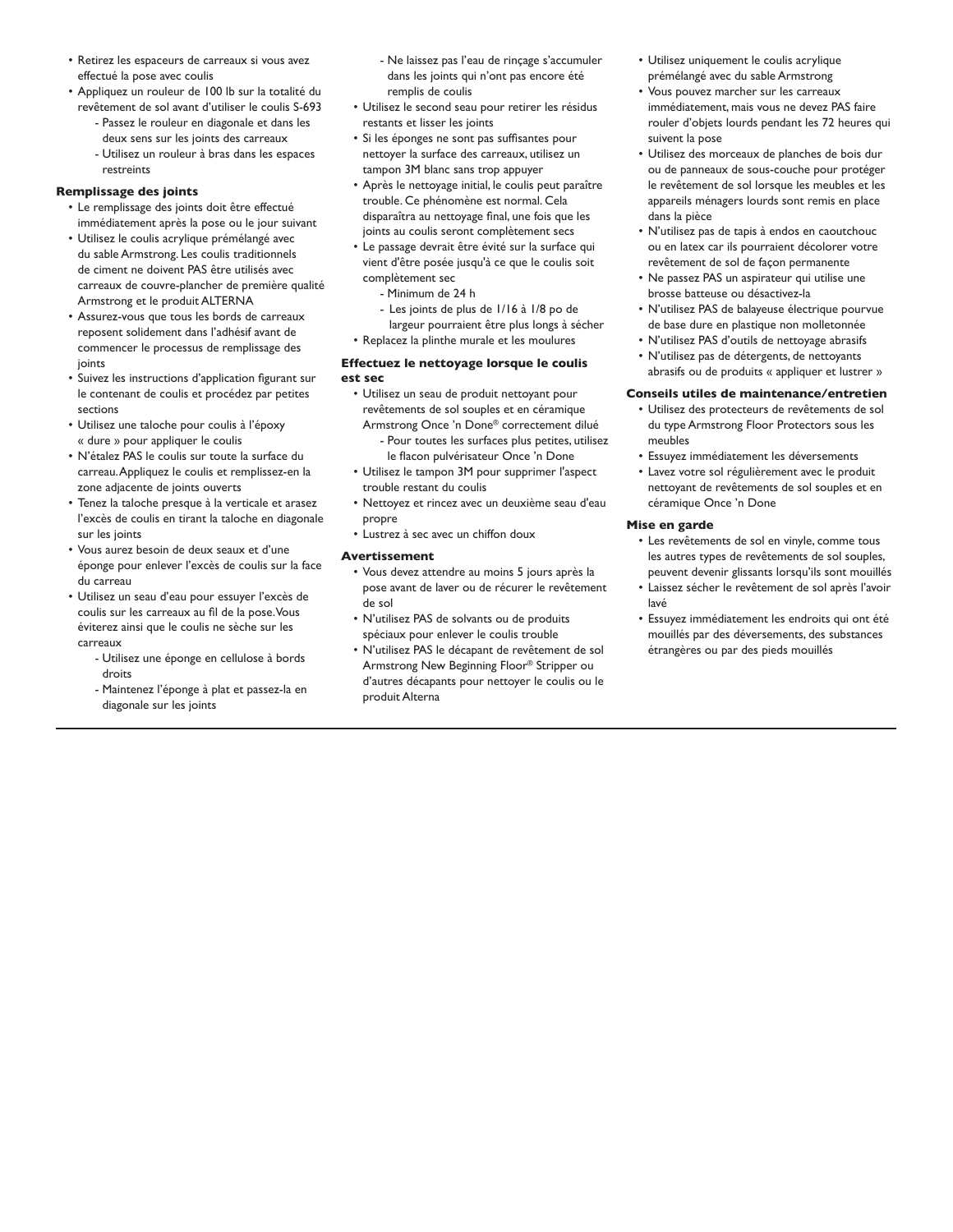# **Premium piso de baldosas de Armstrong y baldosa de vinilo calafateable ALTERNA™ Instrucciones para la instalación y el cuidado del piso**

# **ADVERTENCIA: REVESTIMIENTO PARA PISO FLEXIBLE EXISTENTE E INSTALADO Y ADHESIVOS ASFÁLTICOS. NO LIJE, BARRA EN SECO, RASPE EN SECO, TALADRE, ASIERRE, LIMPIE CON CHORRO DE PARTÍCULAS, NI DESCONCHE O PULVERICE LOS REVESTIMIENTOS FLEXIBLES PARA PISO EXISTENTES, REFUERZOS, FIELTRO DE FORRO O ADHESIVOS ASFÁLTICOS.**

**Estos productos existentes instalados pueden contener fibras de asbesto y/o sílice cristalina.**

**Evite crear polvo; la inhalación de ese polvo constituye riesgo de cáncer y del sistema respiratorio. Los fumadores expuestos a las fibras de asbesto presentan mayores riesgos de graves daños corporales. A menos que esté positivamente seguro de que el producto existente instalado sea un material que no contiene asbesto, debe presumir que lo contiene. Las regulaciones pudieran requerir que se pruebe el material para determinar el contenido de asbesto y pueden regular la remoción y desecho del material. Refiérase a la edición actual de las publicaciones Recommended Work Practices for Removal of Resilient Floor Coverings (Prácticas recomendadas para retirar revestimientos flexibles para pisos) del Resilient Floor Covering Institute (Instituto de revestimientos flexibles para pisos) para las instrucciones sobre cómo retirar todas las estructuras de recubrimientos para pisos flexibles. Comuníquese con su distribuidor o Armstrong World Industries, Inc. al 1 800 233 3823 si tiene preguntas.**

El revestimiento para pisos que se encuentra en este paquete NO contiene asbesto.

#### **Información general/implementos necesarios**

- 
- Puede colocarse con o sin lechada de cemento • El adhesivo para pisos S-288 deberá utilizarse
- cuando instale con o sin lechada de cemento • Utilice el palustre S-891 de Armstrong® (la
- muesca tiene 1/32˝ [0.8 mm] de profundidad x 1/16˝ [1.5 mm] de ancho y 5/64˝ [1.2 mm] de separación)
- No utilice fuente de calor de alta temperatura para cortar las baldosas
- Si tuviera que calentar las baldosas, siempre hágalo desde la parte posterior y limite la temperatura de la baldosa a menos de 110º F  $(43^\circ C)$

# **Preparación**

- Almacene el producto en una superficie plana
- Conserve la temperatura de la habitación, del contrapiso, de las baldosas y del adhesivo a un mínimo de 55° F (18° C) y a un máximo de 85° F (29° C) durante las 48 horas previas a la instalación
- Los niveles de emisión de vapor de agua del contrapiso de concreto no deberán exceder de 5 lb/1000 pies<sup>2</sup>/24 h de acuerdo con las pruebas de cloruro cálcico
- Retire el zócalo y las molduras de remate. Estás pueden volverse a colocar cuando termine la instalación
- Si fuese necesario, recorte por debajo los marcos de las puertas para permitir la colocación de las baldosas
- Revise para comprobar que todos los patrones y números de lote son los mismos a objeto de lograr la combinación adecuada del color

## **Condiciones del sustrato**

- Refiérase a www.floorexpert.com para ver los sustratos aprobados
- Los pisos de madera suspendidos y las bases de piso deberán tener un espesor total de 1˝ (2.5 cm) y un mínimo de 18˝ (45.7 cm) de espacio de aire bien ventilado por debajo
- La separación de las vigas debe ser 16˝ (40.6 cm) de centro a centro para minimizar la desviación del contrapiso
- NO instale sobre
	- Tablero de partículas, tablero de aglomerado, OSB o paneles de una sola capa STURD-I-FLOOR
- Pisos ya existentes con baldosas flexibles que están por debajo de la línea del suelo
- Pisos de vinilo acolchados existentes
- Juntas de expansión
- Si instala sobre lámina o piso de baldosas flexible, no coloque las juntas nuevas sobre las uniones existentes

## **Distribución de la habitación**

- Planifique la distribución del piso antes de la instalación para que las juntas de las baldosas queden a 6˝ (15.2 cm) de las uniones del contrapiso/base de piso
- Utilice las paredes más destacadas de la habitación para encontrar el punto central de la misma
- Divida la habitación en cuatro cuadrantes iguales haciendo dos líneas perpendiculares en el contrapiso que se crucen en el punto central
- Deje una separación de 1/8˝ (3.2 mm entre las baldosas y las superficies verticales (paredes y gabinetes). Después de instalar el piso, cubra la separación con el zócalo o las molduras
- Comenzando desde el punto central, determine la distancia entre la última baldosa completa y las paredes y gabinetes del perímetro. Una disposición equilibrada tendrá como resultado mosaicos contiguos no menos de 1/2 un mosaico.

## **Trabajo de renovación/remodelación**

- Retire cualquier residuo de adhesivo existente de modo que no sean evidentes las arrugas o acumulaciones
- Cuando instale sobre el piso flexible existente, de una sola capa, utilice Patch S-194 de Armstrong, Underlayment and Embossing Leveler S-194/Underlayment Additive S-195 de Armstrong para rellenar y alisar relieves en el piso actual

## **Para instalación de Alterna Reserve**

- Abra varias cajas
- Refiérase a la distribución de la habitación para marcar los cuadrantes
- Clasifique el producto en grupos de escala y color similar
- Para mejores resultados, distribuya en seco el primer cuadrante seleccionando al azar y colocando baldosas las de cada grupo
- Una vez lograda la apariencia deseada, recoja las baldosas y coloque el adhesivo para dividir en cuartos la habitación
- Repita en los cuadrantes adicionales
- Siga las instrucciones de instalación que se encuentran a continuación

# **Aplicación de adhesivo/espaciadores**

- Aplique el adhesivo a una cuarta parte o a la mitad del área de la habitación a la vez
- NOTA: el adhesivo DEBERÁ aplicarse con el palustre de la muesca recomendada y DEBERÁ estar SECO AL TACTO antes de colocar las baldosas. El adhesivo no debe transferirse a sus dedos. Esto dependerá de la temperatura de la habitación, de la humedad y del flujo de aire
- NO utilice ventiladores para acelerar el secado del adhesivo/ sustrato
- Deben realizarse los procedimientos estándar para igualar y distribuir la habitación antes de instalar las baldosas
- Coloque los espaciadores de baldosas de 1/16˝ a 1/4˝ (1.6 mm a 6.4 mm) para permitir la instalación con lechada de cemento. No utilice espaciadores de baldosas si instala sin lechada de cemento

### **Instrucciones de instalación para premium piso de baldosas de Armstrong y Alterna**

- Abra varias cajas y mézclelas a medida que instala para ayudar a armonizar cualquier ligera diferencia de tonalidad de una caja a otra
- Comience en un cuadrante e inicie la instalación donde las líneas guía se crucen

## **Instalación**

- Las flechas direccionales de la parte posterior de las baldosas deben orientarse de manera aleatoria cuando coloque las baldosas
- Instale las baldosas a lo largo de las líneas de tiza utilizando los espaciadores de baldosas para conservar el ancho deseado en las uniones de la lechada de cemento. Si instala sin lechada de cemento NO utilice espaciadores de baldosas
- Presione la baldosa firmemente en el adhesivo, NO deslice la baldosa en su lugar
- Corte y encaje las baldosas de borde en el perímetro de la habitación
	- Utilice cortadores mecánicos de baldosa o el método de marcar y dividir
- Retire los espaciadores de baldosas para la instalación con lechada de cemento
- Pase un rodillo de 100 lb (45.4 kg) por todo el piso antes de aplicar la lechada de cemento S-693
	- Pase el rodillo en forma diagonal por las uniones de las baldosas en ambas direcciones